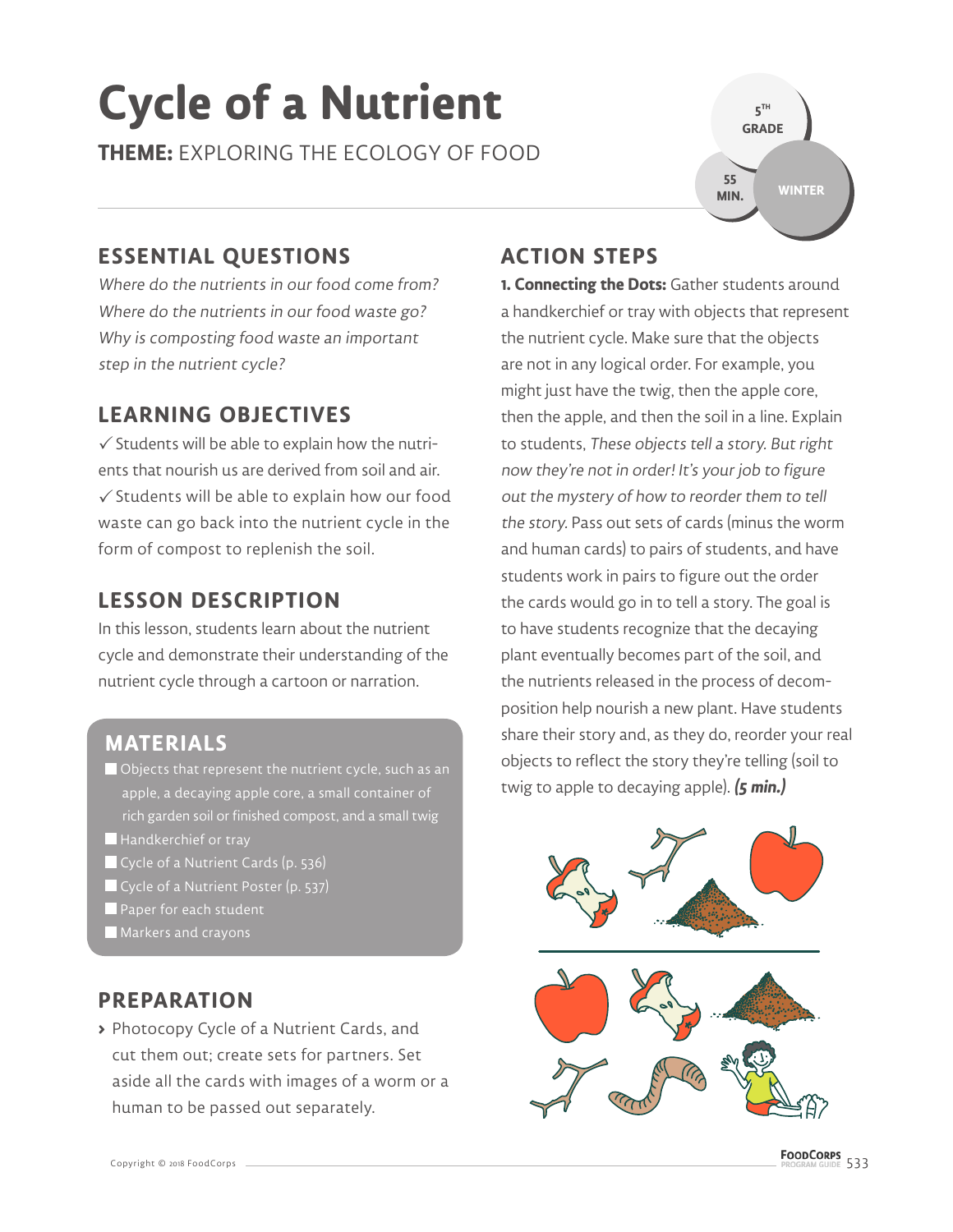**2. Animals in the Cycle:** Pass out a picture of a human to each pair and ask, How would a human fit into this story? Pass out a picture of a worm and ask students how it would fit in as well. Call on pairs to share their guesses. Have students fill in the gaps where the first pair leaves off. If students don't mention it, say, This is a story with no beginning and no end. It is a cycle. Reorganize the objects into a circle to connect the dead plant to the soil and the soil back to the new plant. **(5 min.)**

**3. Putting it All Together:** Display the Cycle of a Nutrient poster. Explain to students, Nutrients are chemical elements that all plants and animals need to grow. For example, Foods such as bread, tortillas, pasta, and rice all have a nutrient called carbohydrate that is a great source of energy. Fruits and vegetables have nutrients called vitamins and minerals that help our bodies work well and make us glow. That's where we get the word nutrition from. Nutrients move from our environment into living things. Once those living things die, they decompose, or break down, thanks to the help of decomposers. The process of decomposition releases the nutrients back into the soil, where they're ready to nourish and support new plant life. Explain to students that the earth is very efficient at recycling waste, but humans often interrupt this cycle by throwing our food scraps into a plastic garbage bag that goes to a landfill. When we compost, we are giving those nutrients from our food waste right back to the soil, which helps us grow new food. **(10 min.)**

**4. A Year in the Life of a Nutrient:** Tell students, I'm giving you the challenge to put yourself in the place of a nutrient! What would your life look like over the course of a year? Give them the choice between drawing

their own cartoon or writing a narrative from the point of view of a nutrient. Have students start by thinking of one of their favorite foods. They will start their cartoon or narrative from the perspective of a nutrient inside an ingredient from that food. Have them include the food growing, part of the food getting eaten and part of it getting composted, the nutrients going back into the soil from composted food, and the new ingredients growing from that soil. For the food that is eaten, students can depict waste being excreted directly back into nature by animals. Circulate through the room, checking in with students and providing support. **(20 min.)**

**5. Sharing:** Have small groups of students share their cartoons and narratives with each other. **(10 min.)**

#### **REFLECTION**

Have students discuss the following questions in small groups, then share with the class: **(5 min.)**

- Where do the nutrients we eat originally come from?
- What role do decomposers, such as worms, play in the nutrient cycle?
- What steps can humans take to play a positive role in the nutrient cycle?

#### **ADAPTATIONS**

**Garden:** Have students find objects in the garden to represent the various components of the nutrient cycle, and have them put them in order to tell stories.

**Physical:** Play decomposer tag as an energetic way to reinforce the concept. Have one student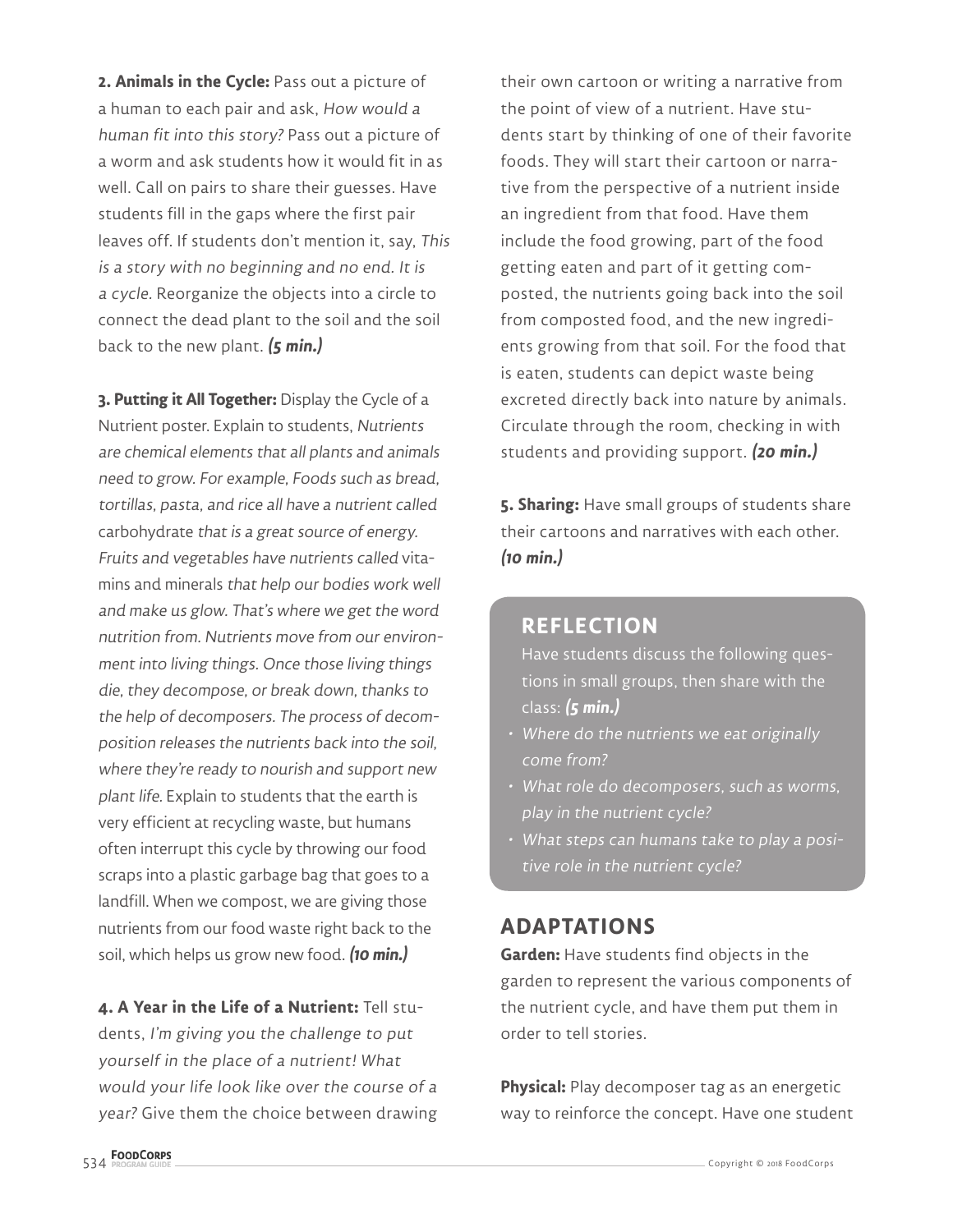wear an armband indicating that they're "frost" (Death), and have a couple other students wear an armband in a different color, indicating their roles as "worms" (Decomposers). Have all other students be plants. If Death tags a plant, the plant is frozen until a Decomposer tags it, representing the decomposition cycle. Try playing where Death is allowed to tag the Decomposers to show that without decomposers recycling plant matter, there's no new life.

**Musical:** Teach students the song "Dirt Made My Lunch" by the Banana Slug String Band.

**Extension:** Have students create their own game to represent the nutrient cycle. You can show them Caine's Arcade for inspiration. Provide materials such as cardboard boxes, markers, tape, and marbles, but let students use their own imagination to dream up the game. Have students present how their game represents the nutrient cycle. Then allow students to play each other's games.

#### **ACADEMIC CONNECTIONS**

Next Generation Science Standards Life Science Disciplinary Core Idea **NGSS.LS.2.A.**

The food of almost any animal can be traced back to plants. Organisms are related in food webs in which some animals eat plants for food and other animals eat the animals that eat plants, while decomposers restore some materials back to the soil.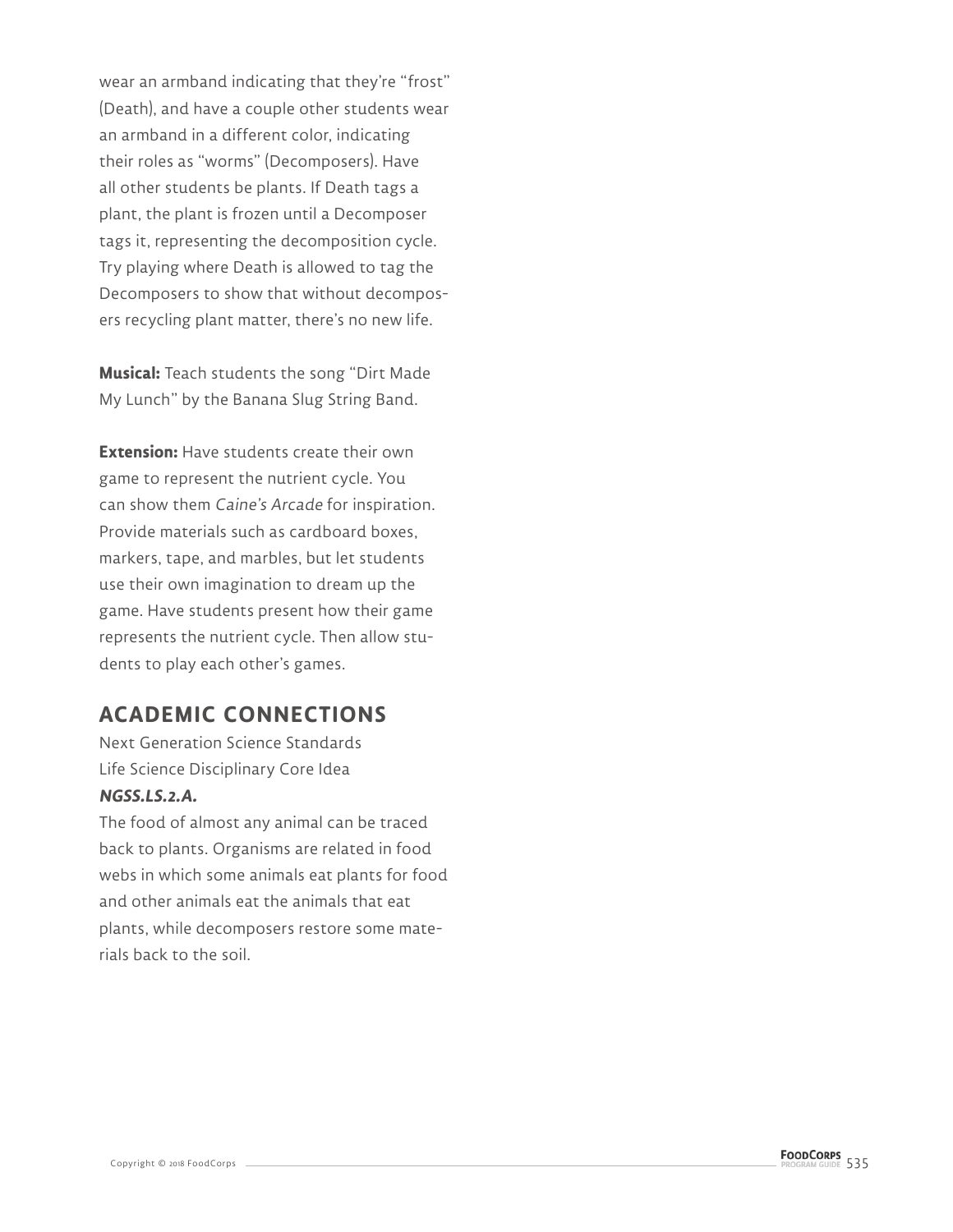# **Cycle of a Nutrient Cards**